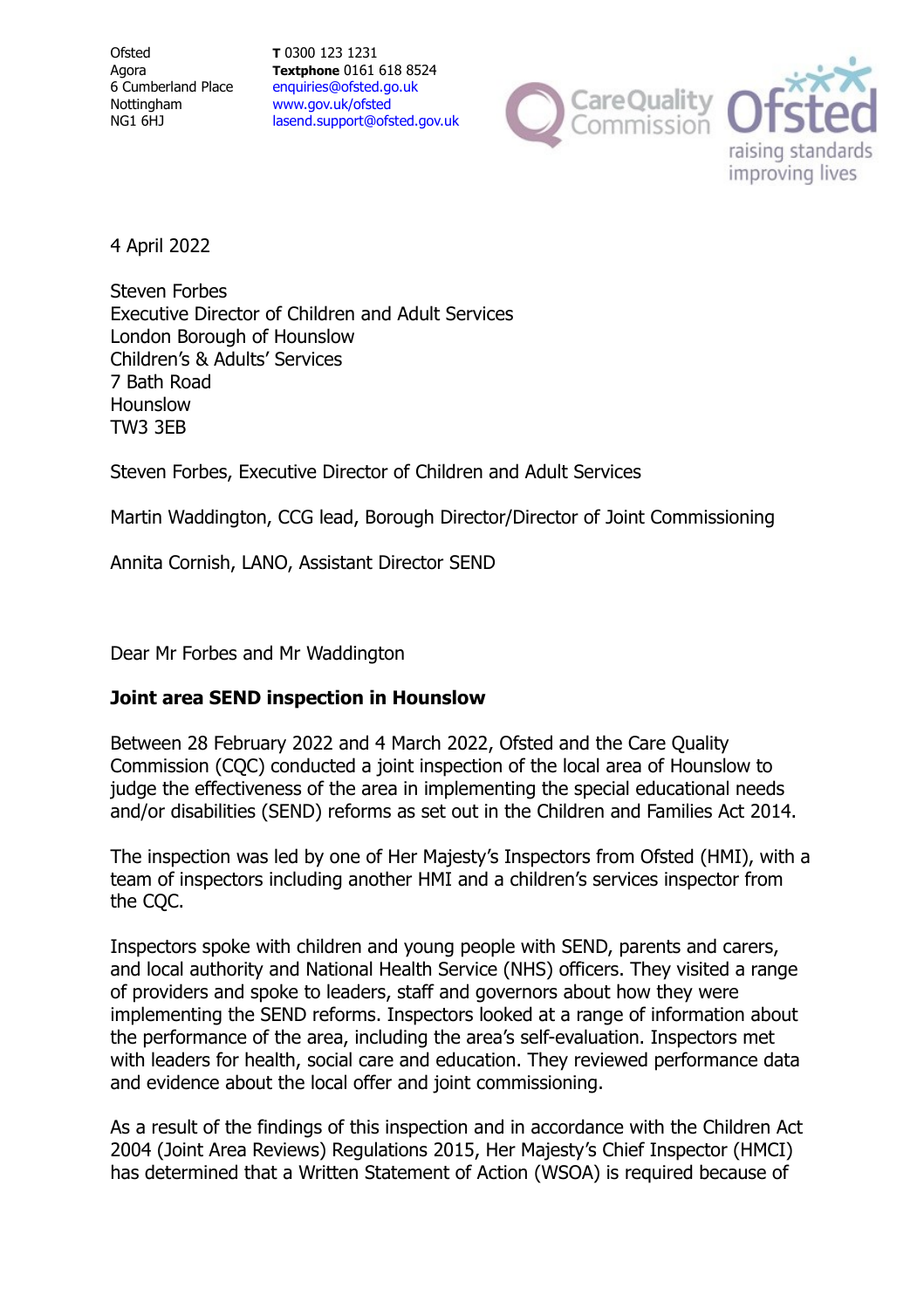



significant areas of weakness in the area's practice. HMCI has also determined that the local authority and the area's clinical commissioning group are jointly responsible for submitting the written statement to Ofsted.

In reaching their judgements, inspectors took account of the impact of the COVID-19 pandemic on SEND arrangements in the area. Inspectors considered a range of information about the impact of the pandemic and explored how the area's plans and actions had been adapted as a result.

This letter outlines our findings from the inspection, including some areas of strengths and areas for further improvement.

# **Main findings**

- $\blacksquare$  It has taken too long for area leaders to commit themselves to implementing the SEND reforms. While things have changed in recent years, over time progress has been too slow. This means that leaders are not where they should be in the implementation of the reforms, eight years after they were introduced. Current leaders, however, are determined to secure improvements for children and young people with SEND. In some aspects of work, partners working across the area are making a difference.
- Some parents are frustrated with the system as they see it. Parents, children and young people are not sufficiently involved in decision-making. Alongside leaders of settings and other practitioners, they are keen to be an integral part of the area's improvement work.
- Together, leaders across education, health and care are now focused on improving services in Hounslow. The area's self-evaluation is accurate. Leaders' plans confirm their awareness and understanding of the shortfalls. They have credible plans to build on their achievements to date.
- **Demoglem** Joint working arrangements are inconsistent and do not inform the area's work at all levels. Processes to check the quality of provision and services are weak. This slows improvements across education, health and care. Recent changes to governance structures have put suitable arrangements in place to ensure that the impact of actions taken is reviewed effectively.
- Co-production (a way of working where children, families and those that provide the services work together to create a decision or a service that works for them all) is not ensuring that parents and young people become involved in shaping policy and practice. Parents' concerns about the quality of education, health and care (EHC) plans and the time it takes to access health and well-being services are well founded.
- Although some health provision is well established, such as the neurodevelopmental, and social, emotional and mental health services, children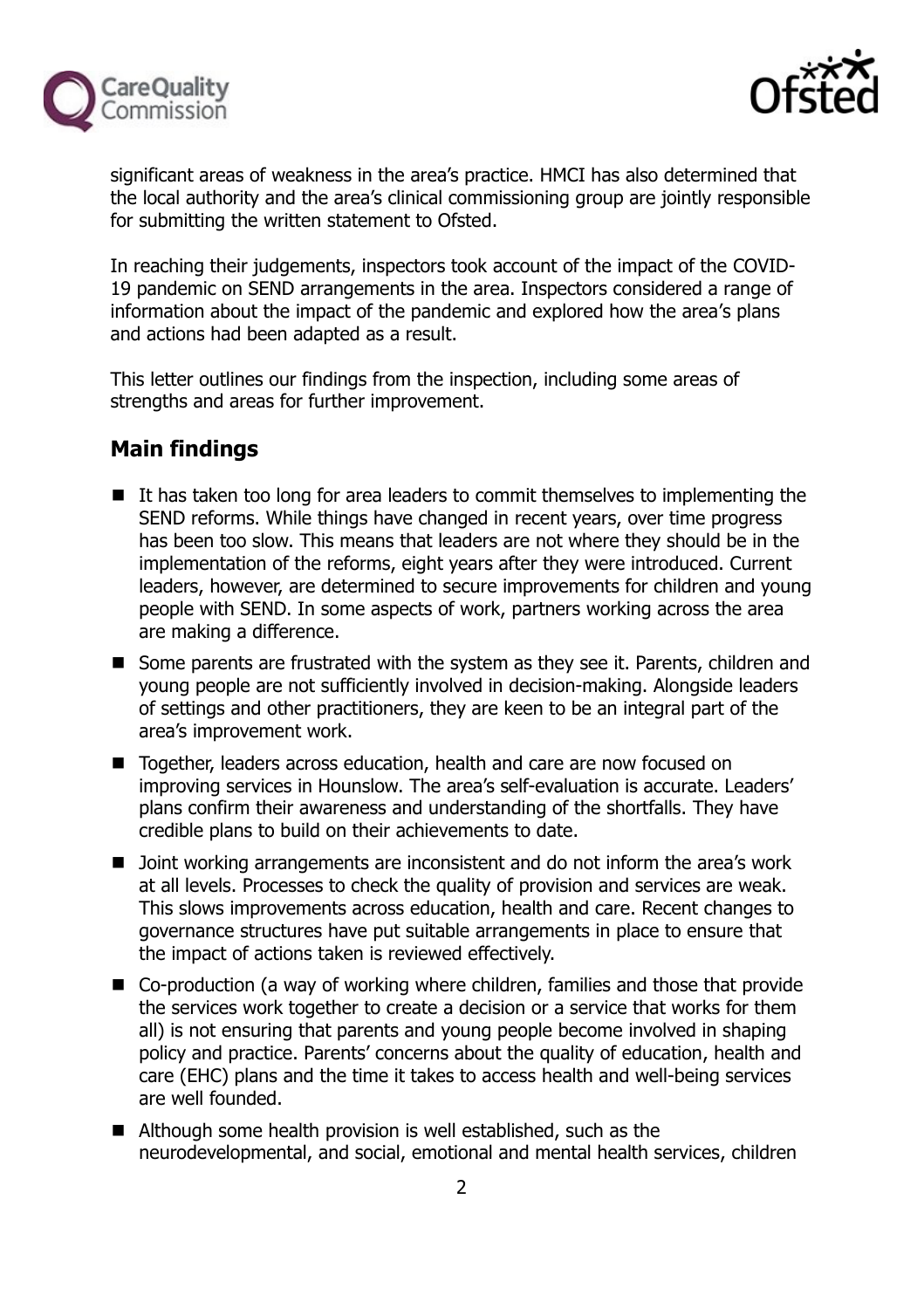



and young people with SEND wait too long to get the help they need. This includes speech and language (SALT) and occupational therapy (OT).

- Parents value the quidance they receive from the special educational needs and disabilities information advice and support service (SENDIASS). Both SENDIASS and the parent carer forum (PCF) representatives are included in consultation groups in the area. Despite these services being available, many parents are not clear about what support is available to them. Effective communication is a continual source of frustration for parents and practitioners.
- The recruitment and retention of permanent leaders and personnel across the area is a challenge which is still to be resolved. This means that leaders have not been able to build capacity to sustain improvements over time.
- Children's health needs are not being identified early enough by health visitors and the healthy child programme, particularly the one-year and two-year reviews.

#### **The effectiveness of the local area in identifying children and young people's special educational needs and/or disabilities**

## **Strengths**

- Early years practitioners feel very well supported by the early years specialist SEND team in identifying children's needs early. Procedures for managing initial concerns when these are raised by setting leaders and/or parents are consistent. Specialist early years practitioners based centrally offer a range of bespoke and central training. Some parents commented that there is a high quality and joined-up service in the early years.
- Leaders rightly prioritise the need to further embed a culture of inclusion in all settings. Most schools warmly welcome children and young people with SEND and support is put into place quickly to meet the needs of children and young people with SEND**.**
- Special educational needs coordinators (SENCos) and setting leaders work effectively with educational psychologists and other therapeutic services. Therapists assess and identify needs and provide appropriate and informed advice for assessments and plans.
- The needs of vulnerable children with SEND are well understood. They are well supported through the work of the virtual school. Children and young people with SEND are aware of the difference this service makes to their lives. Their plans are aligned so that a holistic view is taken in identification, review and meeting of needs.
- $\blacksquare$  Health visitors use a variety of methods to engage with parents in the early identification of children and young people's SEND. Health visitors are adaptable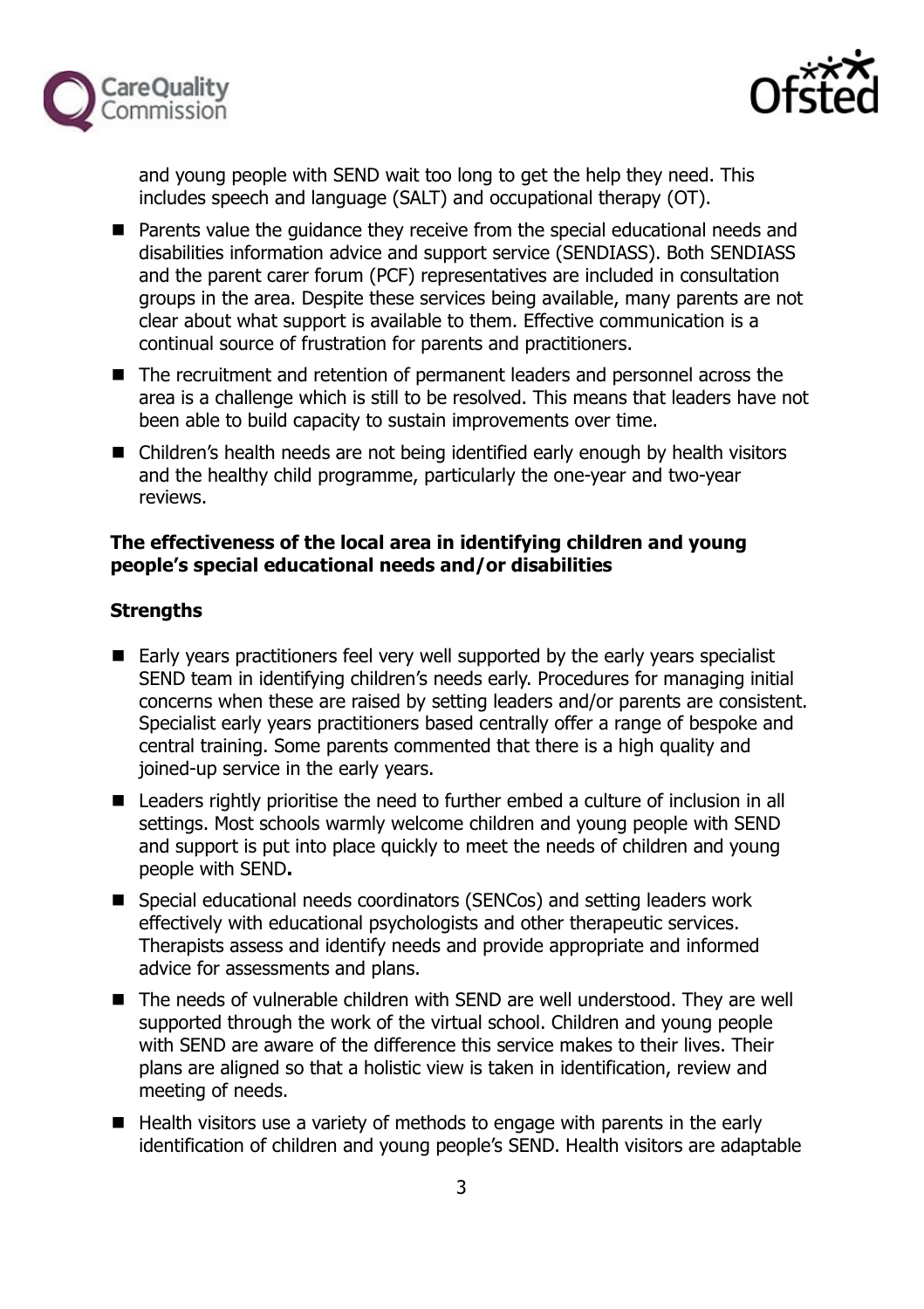



in order to accommodate the diverse community in Hounslow. When parents are less responsive, they conduct opportunistic home visits. Health visitors escalate concerns and refer to children's social care where necessary.

## **Areas for development**

- Some children do not receive important checks that are part of the healthy child programme. This is mainly due to a lack of reviews by health visitors at important milestones, mainly the one- and two-year reviews. Health visiting services are experiencing some challenges because of the COVID-19 pandemic and workforce issues. Nevertheless, opportunities are being missed to identify early signs of SEND at the very earliest point.
- Waiting times for both assessment and therapeutic interventions for both SALT and OT are too long. The inconsistent and inequitable SALT and OT services that are currently in place do not always meet the needs of children and young people.
- Waiting times for a diagnosis of autism spectrum disorder (ASD) are also a concern. Currently, children and young people wait almost two years for assessment. Both schools and parents told us that this is too long.
- Too many parents are not aware of the support available to them while they wait for therapeutic assessment or treatment. This is partly due to the online local offer not being easily accessible.
- There are few opportunities for children and young people with complex needs to prepare for adulthood post-16 and post-18. Parents do not feel that leaders identify their needs accurately or take their concerns seriously. They report poor communication on a series of levels and most say that they wait for long periods before getting a reply from the SEND team. This exacerbates parents' concerns and frustration. This causes further delays in identifying their children's needs and receiving diagnosis or support.
- Setting leaders and parents are frustrated by leaders' poor oversight of EHC plans and the annual review process. The poor quality of EHC plans, the lack of oversight of amendments to these following annual reviews, and the inconsistencies in practice when children and young people move from one education setting to another cause distress and frustration to schools and parents. This has an impact on how well school staff can meet children and young people's needs because often the contents of plans are either out of date or inappropriate.
- Too many children and young people are placed outside the borough to meet their needs effectively. Leaders plan to build capacity within the current system for new school and residential places. This was identified before the pandemic,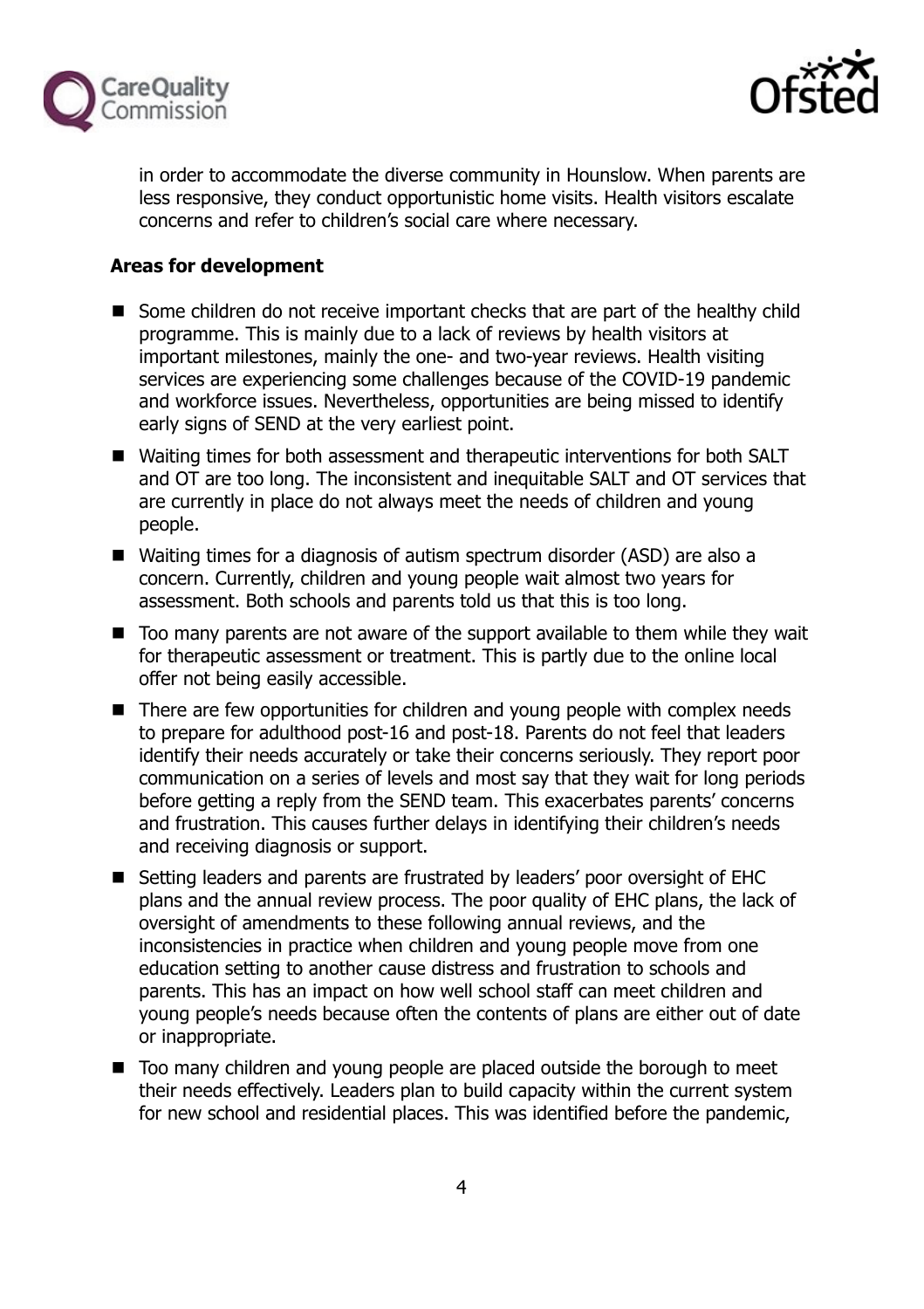



but the slow pace of change has resulted in partners not sharing the same vision.

#### **The effectiveness of the local area in meeting the needs of children and young people with special educational needs and/or disabilities**

## **Strengths**

- **Provider leaders can see improvements over the last two years in relation to** placement planning and consultation for school places. They feel that they are now part of a conversation to ensure that children and young people with SEND are offered the most appropriate school place. This has led to fewer last-minute changes and has reduced some of the stress that parents face.
- Parents are confident in the support offered to children by early years settings. This means that children with a range of needs can access support locally and when it is needed.
- Parents are positive about the advice and quidance they receive from the SENDIASS service. They say that the SENDIASS team offers appropriate challenge to services on behalf of parents and in support of children and young people.
- Leaders are focusing on improving support for pupils in schools who have SEND but do not have an EHC plan – particularly in relation to the 'Ordinarily Available' programme. Practitioners who have used the new system and the related documentation speak positively about how it has helped set expectations for what schools should provide.
- Leaders have ensured that, wherever possible, annual health assessments for children looked after are aligned with EHC plan processes. This supports the 'tell it once' approach which is at the heart of the SEN reforms.
- Across all settings, including in the early years, parents and setting leaders commend the work of the specialist sensory teachers for visual impairment and hearing impairment. Children and young people who have input from these professionals know their targets and are well supported. This helps them to access and engage in the curriculum with the right levels of support.
- The multi-faceted social, emotional and mental health services in Hounslow have some unique elements which serve the population well, especially those who are waiting for child and adolescent mental health services (CAMHS) intervention. Children and young people in immediate crisis who may be at risk to themselves are seen immediately.
- Nationally, the waiting times for treatment or therapeutic intervention by CAMHS are too long. In Hounslow, the picture is no different, with a significant increase in referrals since the pandemic began. However, the local authority, voluntary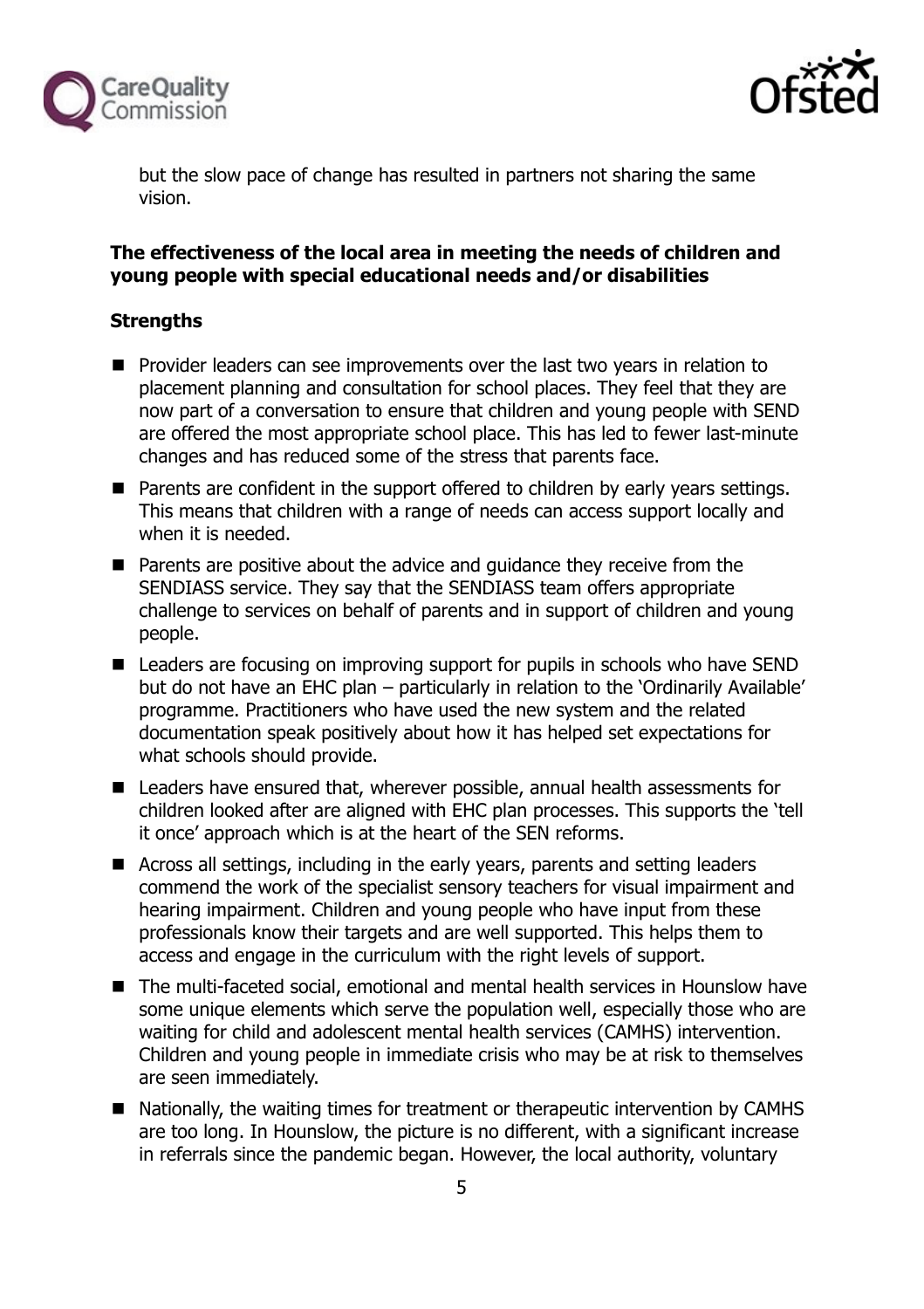



and community sector organisations bridge the gap while children and young people are waiting with alternative interventions which may be more suited to the needs of the children and young people. These include: KOOTH (online support for children and young people); educational psychology in schools; mental health support team in schools; Hounslow youth counselling services and crisis outreach for autism.

- CAMHS specialist teachers are attached to the different CAMHS (neurodevelopmental, adolescent, child and family) teams and work effectively with other professionals to prevent children and young people who have mental health difficulties from dropping out of education or being excluded.
- School leaders are positive about how the area has welcomed the very high number of refugee children and young people, many of whom have had little or no schooling and have additional needs. They describe area leaders as 'humane' and understanding, with children's best interests as the driver.
- Community children's nurses and special school nurses work well to coordinate the care of children and young people with severe and complex needs. They form part of an integrated service, with nurse specialists supporting those with asthma, bladder and bowel issues and phlebotomy needs. They provide wellreceived training to special school staff, transport escorts and mainstream settings.
- The ASD and learning disability partnership group has overseen significant investment in the assessment pathway and some progress has been made in reducing waiting times for assessment. Some parents were positive about the services available, such as social communication coordinators, Early Bird and Early Bird+ workshops (provided by the National Autistic Society) and KOOTH online services.
- Leaders and practitioners found innovative solutions during the pandemic. For example, they set up an aerosol generating procedure room in one of the local nurseries with funding from the local authority for the additional personal protective equipment needed during this time. This meant that these children and young people missed very little school.
- The dynamic support register (DSR) monitors those children and young people at risk of admission to hospital, exclusion from school or placement breakdown. This supports ongoing and timely case management. The aim of the DSR is to enable early identification and intervention, making sure that no child or young person is left unsupported.
- The Behavioural Intensive Community Service (BICS) is the first of its kind and is jointly commissioned by Hounslow and North West London CCG. The service provides training, advice and support for families, school staff and other professionals in the management of challenging behaviour related to ASD and learning difficulties. There is evidence of improved outcomes for those children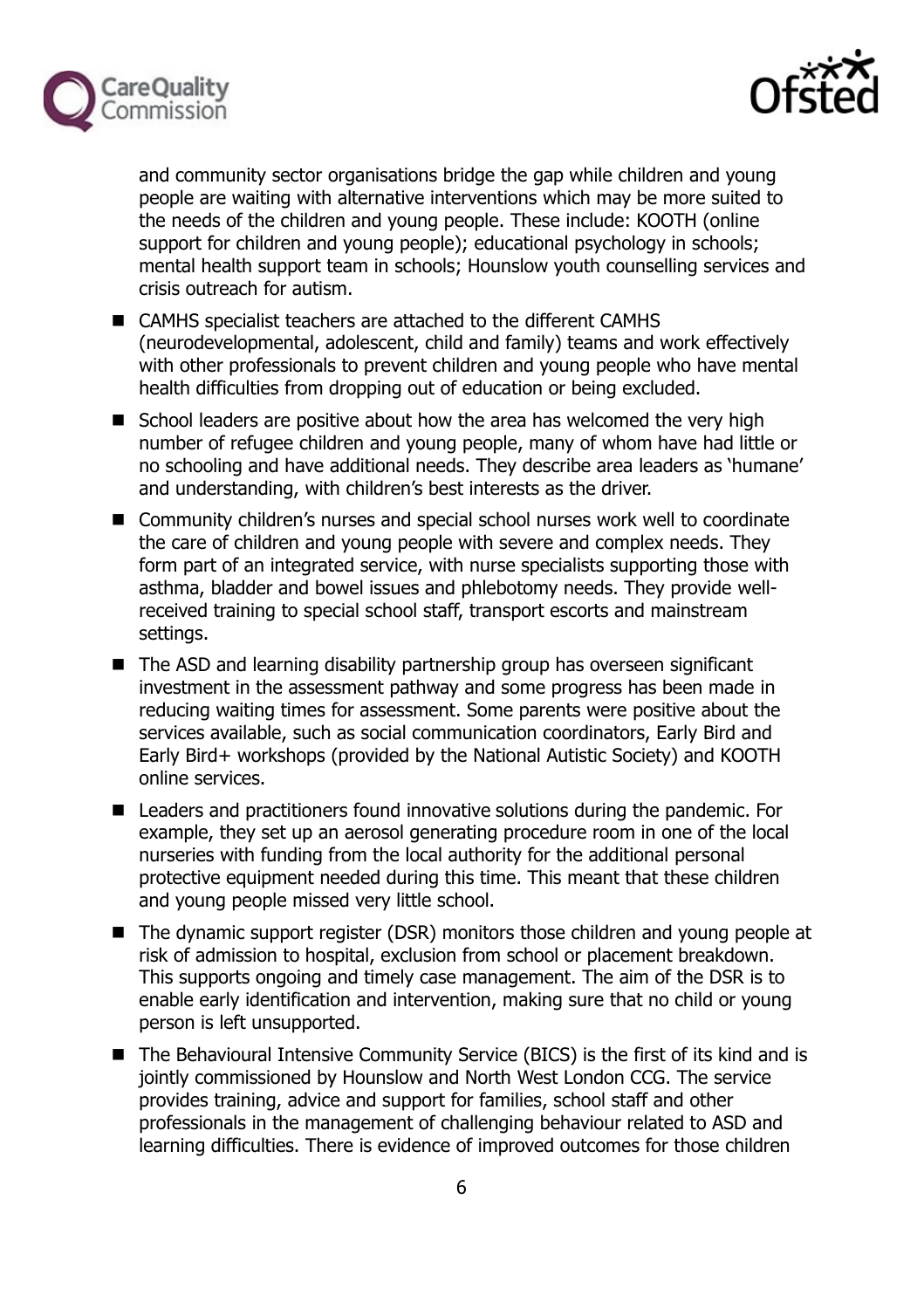



and young people who are at risk of a hospital admission or requiring a residential school.

■ Area leaders are working with special schools to provide outreach services to mainstream settings. There is an agreed agenda to tackling the lack of special school places. Leaders in mainstream schools have commissioned special schools to help them to meet pupils' needs and improve understanding through staff training.

## **Areas for development**

- Overwhelmingly, parents we heard from were upset and felt let down by the area. We heard too many examples of families having to fight to get the support their children deserve, of lengthy waiting times for assessment for SALT and OT and for ASD assessment, for example. Parents were also frustrated that EHC plans do not reflect their child's needs well.
- Some school leaders feel that they take more than their fair share of pupils with SEND, including SEND support, because they have a strong reputation for inclusion. These leaders, while supportive, feel that other schools do not take their fair share.
- Area leaders have found it difficult to replace the designated clinical officer (DCO), who worked hard to establish cohesive relationships with partners. The impact of an extended period without a DCO will weaken the impact of partners working together towards a single vision for children and young people with SEND in Hounslow.
- Most parents have not heard about the online local offer. These parents report they are more likely to get the information they need from settings and providers.
- The role of parents and young people in their EHC reviews, target-setting and provision planning is not well established. Health and social care information is not always integrated into EHC plans. School leaders find that plans lack quality and include mistakes and inaccuracies. Some plans are not well matched to children and young people's needs or future aspirations. Transition arrangements and short-breaks provision are rarely included or poorly developed in children and young people's EHC plans.
- Objectives in EHC plans are rarely written to align with the preparing for adulthood strands. This means that practitioners are not thinking about how targets and provision now will shape a child or young person's outcomes as they become older.
- Area leaders have not engaged with parents and young people enough. Since the start of the reforms, parents and young people have not been sufficiently involved in shaping the individual outcomes in EHC plans. There is no centralised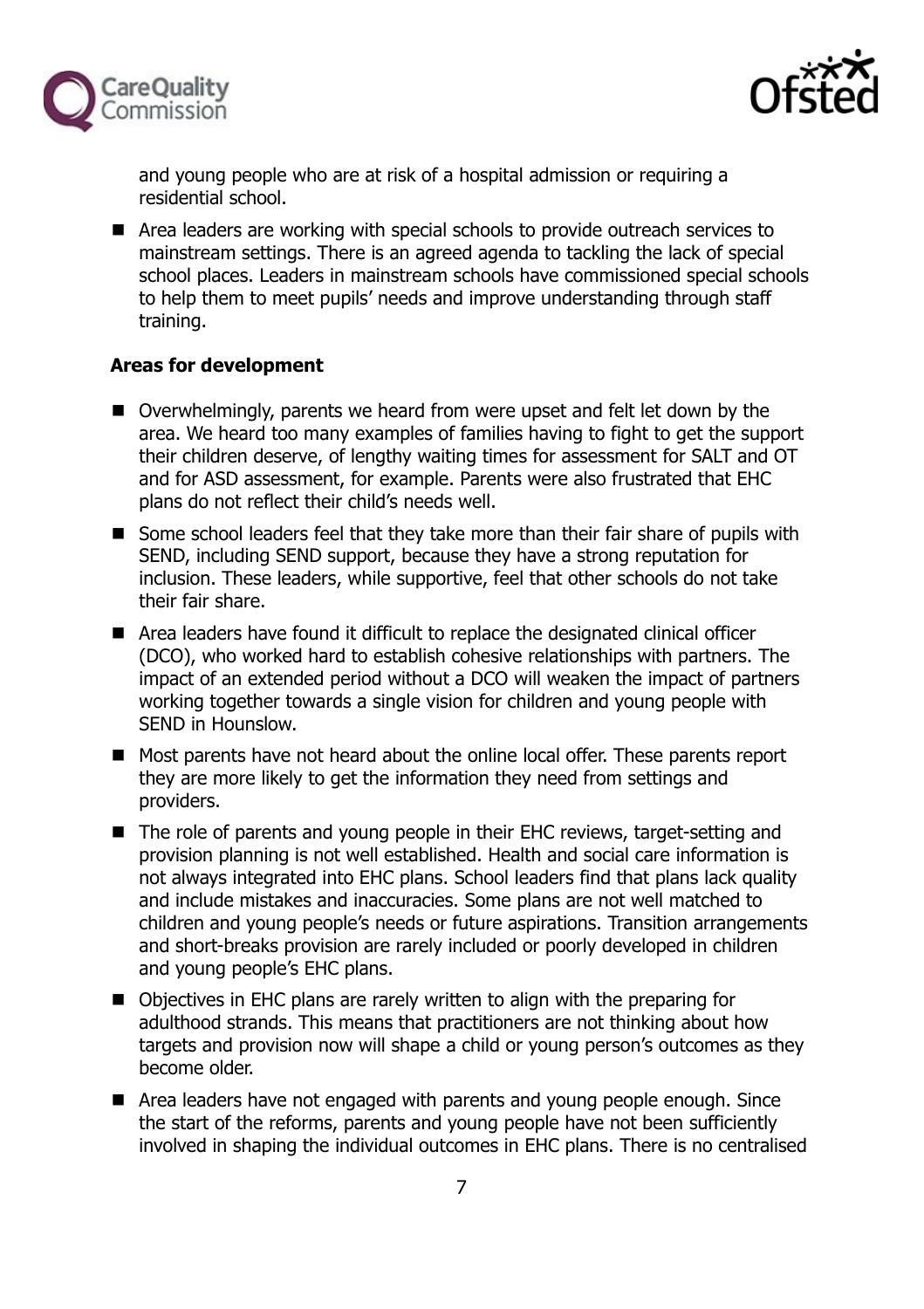



or coordinated approach to seeking and acting on the views of children and young people beyond the individual services they use.

- Some physiotherapists have been redeployed during the pandemic. This means that some children and young people have missed important treatments.
- Weak joint commissioning arrangements and excessive waiting times for assessments mean that children and young people are not getting timely and appropriate access to diagnoses and support. There are too few examples where the impact of commissioned arrangements can be accurately measured or evaluated, for example the redesign of the SALT provision or the online local offer. Therefore, the provision does not appear integrated or equal.

## **The effectiveness of the local area in improving outcomes for children and young people with special educational needs and/or disabilities**

#### **Strengths**

- $\blacksquare$  In the early years, early intervention means that no time is wasted, and services come together and take appropriate action. However, the limitations in finding therapeutic support can limit children's outcomes.
- Children and young people achieve well in primary schools. They are well prepared for secondary school. Education outcomes post-16 are positive. Higherthan-average numbers of children and young people with SEND, including those with EHC plans, are in full-time education or training. Professionals across services report that most young people with SEND leave school or college to enter employment, apprenticeships or work experience opportunities or move to higher education.
- At college, students are well supported to achieve good outcomes. Much work goes into providing them with what they need to remain on courses or to have supported learning arrangements. College leaders speak of an open and positive dialogue with the local authority which has been very supportive, including in their requests for additional funding or alternative arrangements.
- There are some effective procedures in place to manage brokering and joint commissioning, for example in helping young people into accommodation and supported living. Two Bridges (a service commissioned between health and care) to support housing focuses on keeping young people in the borough rather than sending them elsewhere for accommodation.
- The youth offending service has a very strong offer, where a full-time SALT is integrated within the team and screens all young people who become known to the service. Diagnoses include: developmental speech disorders; unidentified hearing impairment; ASD and attention deficit hyperactivity disorder. Screening and support benefit young people when they appear in court. They can articulate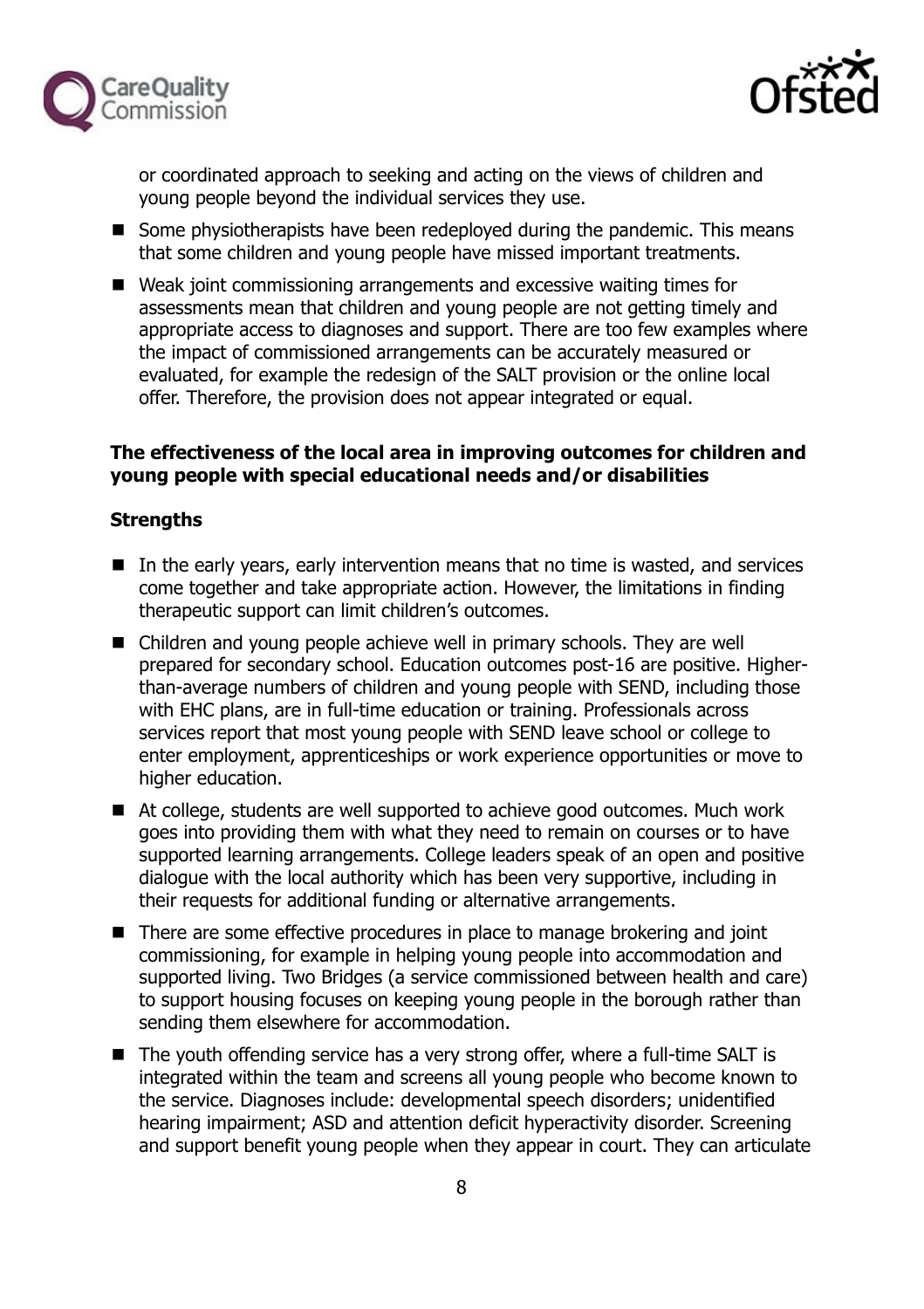



and mitigate for themselves, helping the court to understand their offending behaviour.

- Children and young people aged ten to 18 who have a disability benefit from highly regarded short-break opportunities at a specialist residential resource centre. The Play Team provides term-time and school holiday programmes for children and young people with SEND. They also run sessions for those with severe and complex needs, supported by specialist nurses.
- The area's work with partners to extend supported internships is making a difference. Hounslow has seen positive results in supporting young people with SEND into paid work and in building employability skills over time. Young people in further education colleges speak positively of the impact this project has had.

#### **Areas for improvement**

- Some parents and young people feel that they are not helped well enough to access what is offered in the community. Insufficient coordination of support for young people over the age of 16, and their parents, limits opportunities to develop independence.
- Parents of older children and young people report a lack of guidance and support post-16. They feel that the pathways and choices post-16 are limited and that they are given little help when EHC plans come to an end. As a result, some parents choose to look out of the area to meet their child's needs.
- Waiting times for treatment provided through SALT and OT practitioners are too long. In addition, parents report that the amount of support provided is insufficient.

## **The inspection raises significant concerns about the effectiveness of the area.**

The area is required to produce and submit a WSOA to Ofsted that explains how it will tackle the following areas of significant weakness:

- poor quality of EHC plans, including preparing children and young people for adulthood
- **P** poor communication and a lack of co-production with partners, including the workforce, parents, carers, young people and other stakeholders
- weak commissioning arrangements for therapies, meaning that some children and young people do not get the help they need early enough. In addition, there are unacceptable waiting times for some therapeutic assessment and support, including SALT and OT